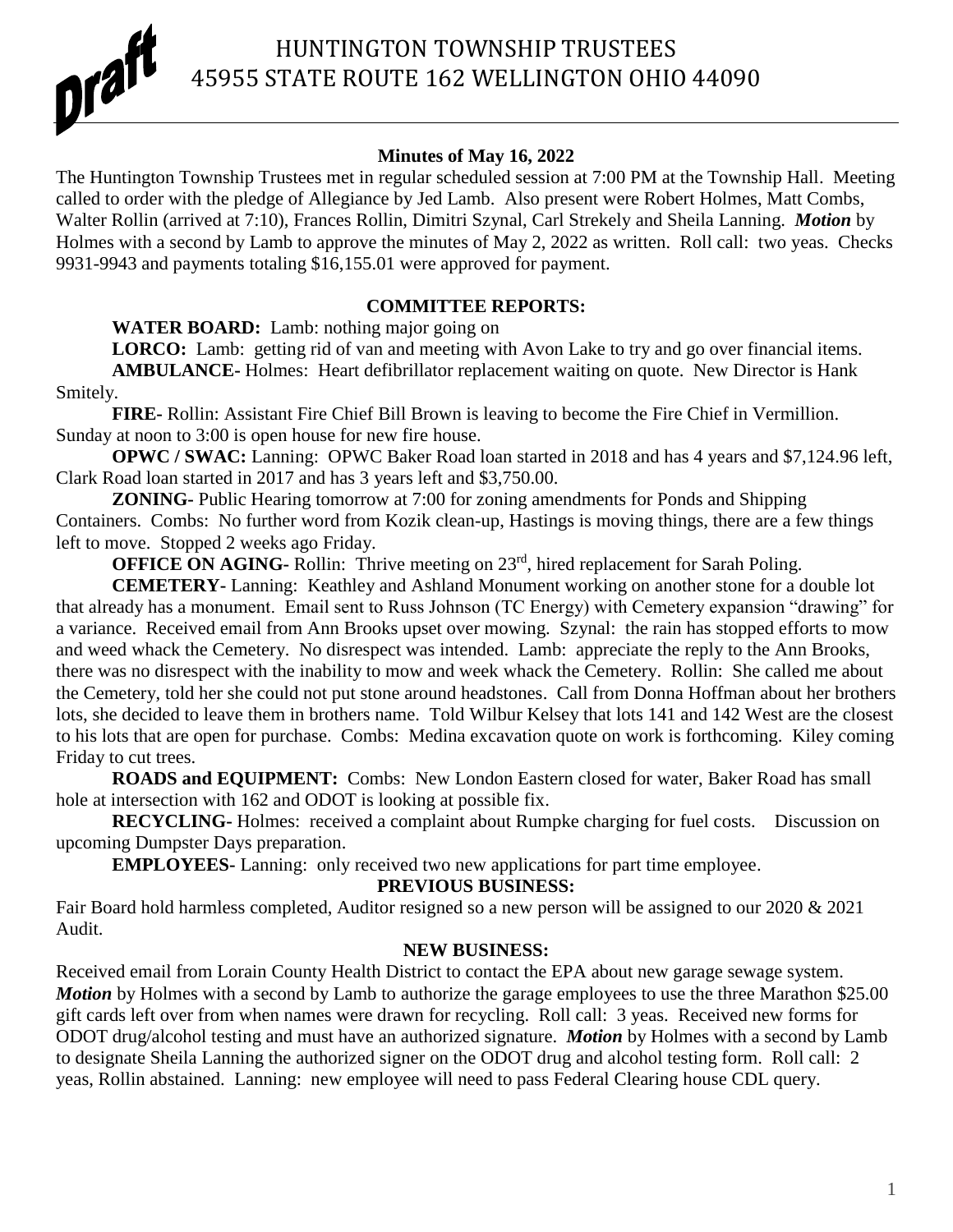# HUNTINGTON TOWNSHIP TRUSTEES 45955 STATE ROUTE 162 WELLINGTON OHIO 44090

*Motion* by Holmes with a second by Lamb to adjourn. All favorable, meeting adjourned at 7:50 PM.

Signed Chairman

Attest, Fiscal Officer